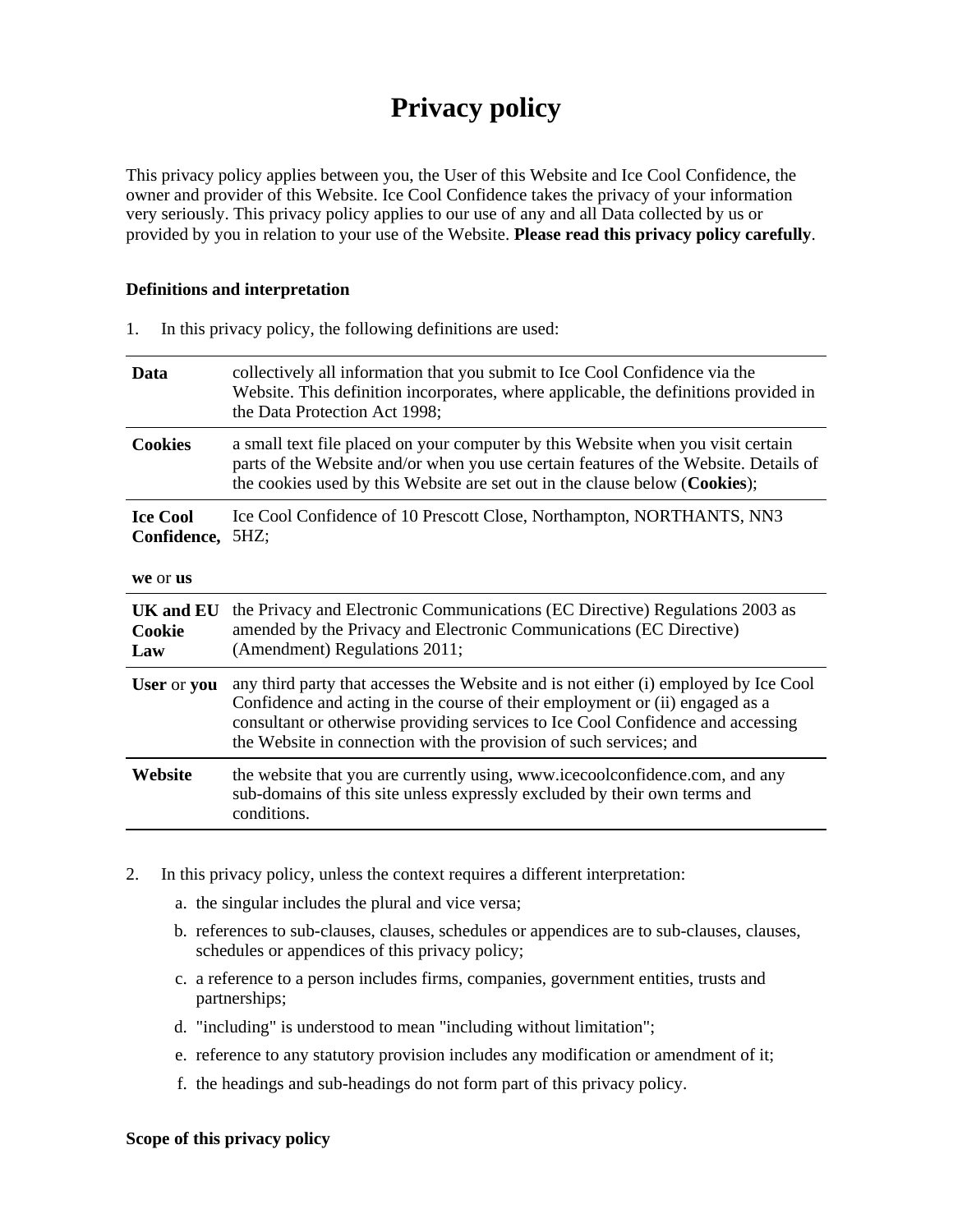3. This privacy policy applies only to the actions of Ice Cool Confidence and Users with respect to this Website. It does not extend to any websites that can be accessed from this Website including, but not limited to, any links we may provide to social media websites.

## **Data collected**

- 4. We may collect the following Data, which includes personal Data, from you:
	- a. Name
	- b. Profession;
	- c. Contact Information such as email addresses and telephone numbers;
	- d. IP address (automatically collected);
	- e. Sports Ability Level (eg NISA Level)
	- f. Location of training facility

in each case, in accordance with this privacy policy.

## **Our use of Data**

- 5. For purposes of the Data Protection Act 1998, Ice Cool Confidence is the "data controller".
- 6. We will retain any Data you submit for 12 months.
- 7. Unless we are obliged or permitted by law to do so, and subject to any third party disclosures specifically set out in this policy, your Data will not be disclosed to third parties. This includes our affiliates and / or other companies within our group.
- 8. All personal Data is stored securely in accordance with the principles of the Data Protection Act 1998. For more details on security see the clause below (**Security**).
- 9. Any or all of the above Data may be required by us from time to time in order to provide you with the best possible service and experience when using our Website. Specifically, Data may be used by us for the following reasons:
	- a. internal record keeping;
	- b. improvement of our products / services;
	- c. transmission by email of promotional materials that may be of interest to you;
	- d. contact for market research purposes which may be done using email, telephone, fax or mail. Such information may be used to customise or update the Website;

in each case, in accordance with this privacy policy.

#### **Third party websites and services**

- 10. Ice Cool Confidence may, from time to time, employ the services of other parties for dealing with certain processes necessary for the operation of the Website. The providers of such services have access to certain personal Data provided by Users of this Website.
- 11. Any Data used by such parties is used only to the extent required by them to perform the services that we request. Any use for other purposes is strictly prohibited. Furthermore, any Data that is processed by third parties will be processed within the terms of this privacy policy and in accordance with the Data Protection Act 1998.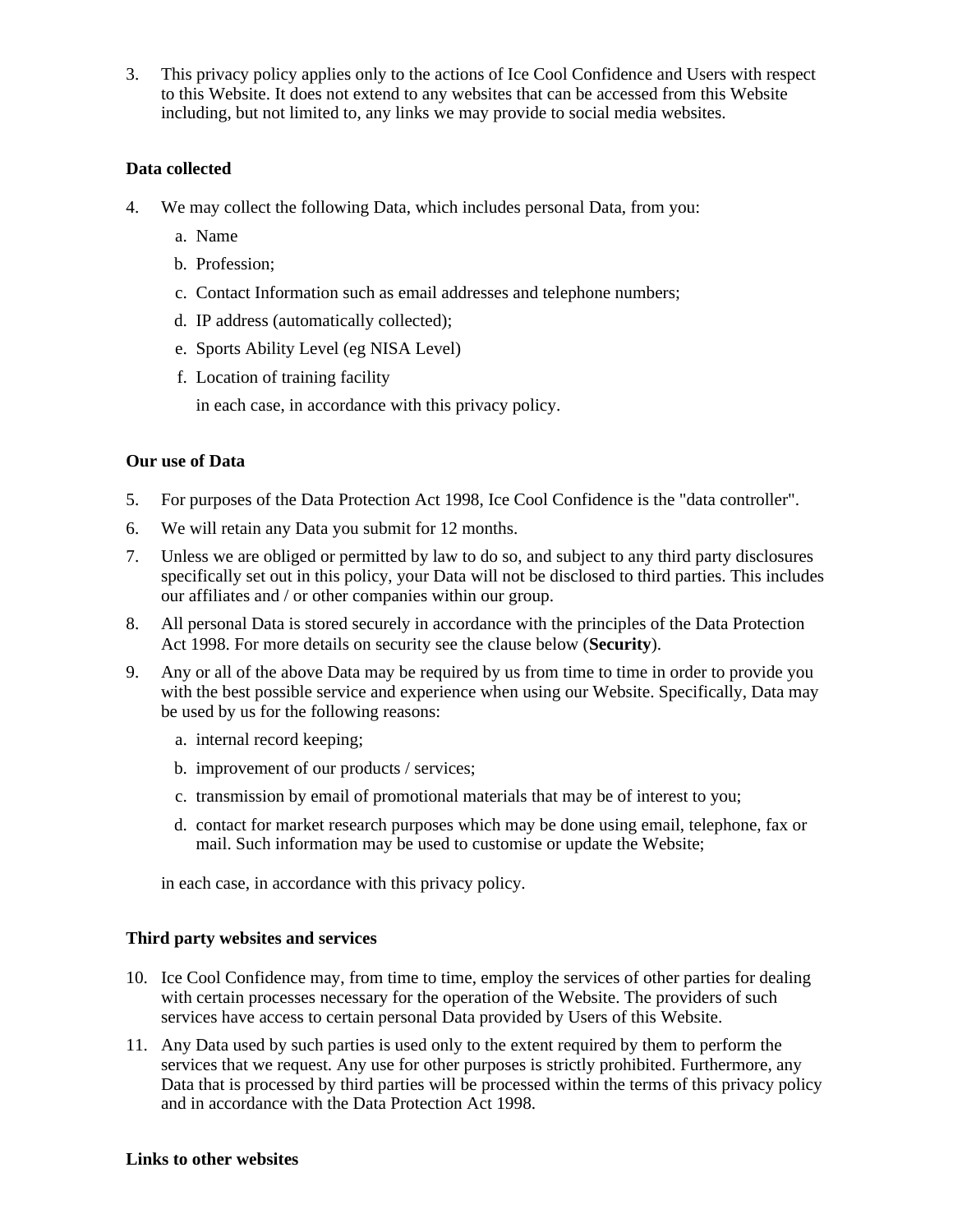12. This Website may, from time to time, provide links to other websites. We have no control over such websites and are not responsible for the content of these websites. This privacy policy does not extend to your use of such websites. You are advised to read the privacy policy or statement of other websites prior to using them.

### **Changes of business ownership and control**

- 13. Ice Cool Confidence may, from time to time, expand or reduce our business and this may involve the sale and/or the transfer of control of all or part of Ice Cool Confidence. Data provided by Users will, where it is relevant to any part of our business so transferred, be transferred along with that part and the new owner or newly controlling party will, under the terms of this privacy policy, be permitted to use the Data for the purposes for which it was originally supplied to us.
- 14. We may also disclose Data to a prospective purchaser of our business or any part of it.
- 15. In the above instances, we will take steps with the aim of ensuring your privacy is protected.

# **Controlling use of your Data**

- 16. Wherever you are required to submit Data, you will be given options to restrict our use of that Data. This may include the following:
- 17. use of Data for direct marketing purposes; and
- 18. sharing Data with third parties.

## **Functionality of the Website**

- 19. To use all features and functions available on the Website, you may be required to submit certain Data.
- 20. You may restrict your internet browser's use of Cookies. For more information see the clause below (**Cookies**).

#### **Accessing your own Data**

21. You have the right to ask for a copy of any of your personal Data held by Ice Cool Confidence (where such Data is held) on payment of a small fee, which will not exceed  $\pounds 10$ .

#### **Security**

- 22. Data security is of great importance to Ice Cool Confidence and to protect your Data we have put in place suitable physical, electronic and managerial procedures to safeguard and secure Data collected via this Website.
- 23. If password access is required for certain parts of the Website, you are responsible for keeping this password confidential.
- 24. We endeavour to do our best to protect your personal Data. However, transmission of information over the internet is not entirely secure and is done at your own risk. We cannot ensure the security of your Data transmitted to the Website.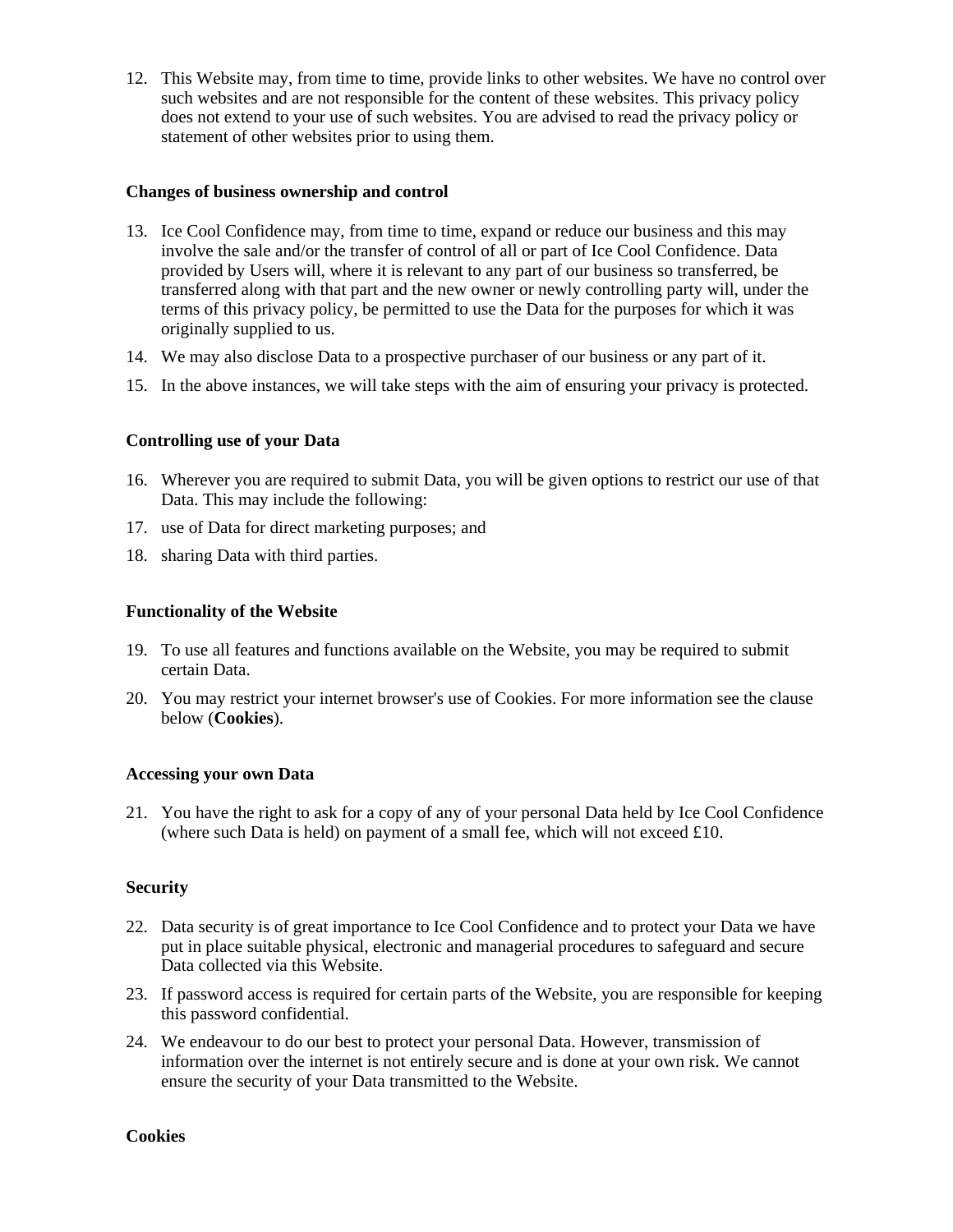25. This Website may place and access certain Cookies on your computer. Ice Cool Confidence uses Cookies to improve your experience of using the Website and to improve our range of products and services. Ice Cool Confidence has carefully chosen these Cookies and has taken steps to ensure that your privacy is protected and respected at all times.

- 26. All Cookies used by this Website are used in accordance with current UK and EU Cookie Law.
- 27. Before the Website places Cookies on your computer, you will be presented with a message bar requesting your consent to set those Cookies. By giving your consent to the placing of Cookies, you are enabling Ice Cool Confidence to provide a better experience and service to you. You may, if you wish, deny consent to the placing of Cookies; however certain features of the Website may not function fully or as intended.
- 28. This Website may place the following Cookies:

| <b>Type of Cookie</b>             | <b>Purpose</b>                                                                                                                                                                                                                                                                                                        |
|-----------------------------------|-----------------------------------------------------------------------------------------------------------------------------------------------------------------------------------------------------------------------------------------------------------------------------------------------------------------------|
| Strictly necessary cookies        | These are cookies that are required for the operation of our<br>website. They include, for example, cookies that enable you to<br>log into secure areas of our website, use a shopping cart or make<br>use of e-billing services.                                                                                     |
| Analytical/performance<br>cookies | They allow us to recognise and count the number of visitors and<br>to see how visitors move around our website when they are<br>using it. This helps us to improve the way our website works,<br>for example, by ensuring that users are finding what they are<br>looking for easily.                                 |
| Functionality cookies             | These are used to recognise you when you return to our website.<br>This enables us to personalise our content for you, greet you by<br>name and remember your preferences (for example, your choice<br>of language or region).                                                                                        |
| Targeting cookies                 | These cookies record your visit to our website, the pages you<br>have visited and the links you have followed. We will use this<br>information to make our website and the advertising displayed<br>on it more relevant to your interests. We may also share this<br>information with third parties for this purpose. |

- 29. You can choose to enable or disable Cookies in your internet browser. By default, most internet browsers accept Cookies but this can be changed. For further details, please consult the help menu in your internet browser.
- 30. You can choose to delete Cookies at any time; however you may lose any information that enables you to access the Website more quickly and efficiently including, but not limited to, personalisation settings.
- 31. It is recommended that you ensure that your internet browser is up-to-date and that you consult the help and guidance provided by the developer of your internet browser if you are unsure about adjusting your privacy settings.

#### **Transfers outside the European Economic Area**

- 32. Data which we collect from you may be stored and processed in and transferred to countries outside of the European Economic Area (EEA). For example, this could occur if our servers are located in a country outside the EEA or one of our service providers is situated in a country outside the EEA. These countries may not have data protection laws equivalent to those in force in the EEA.
- 33. If we transfer Data outside the EEA in this way, we will take steps with the aim of ensuring